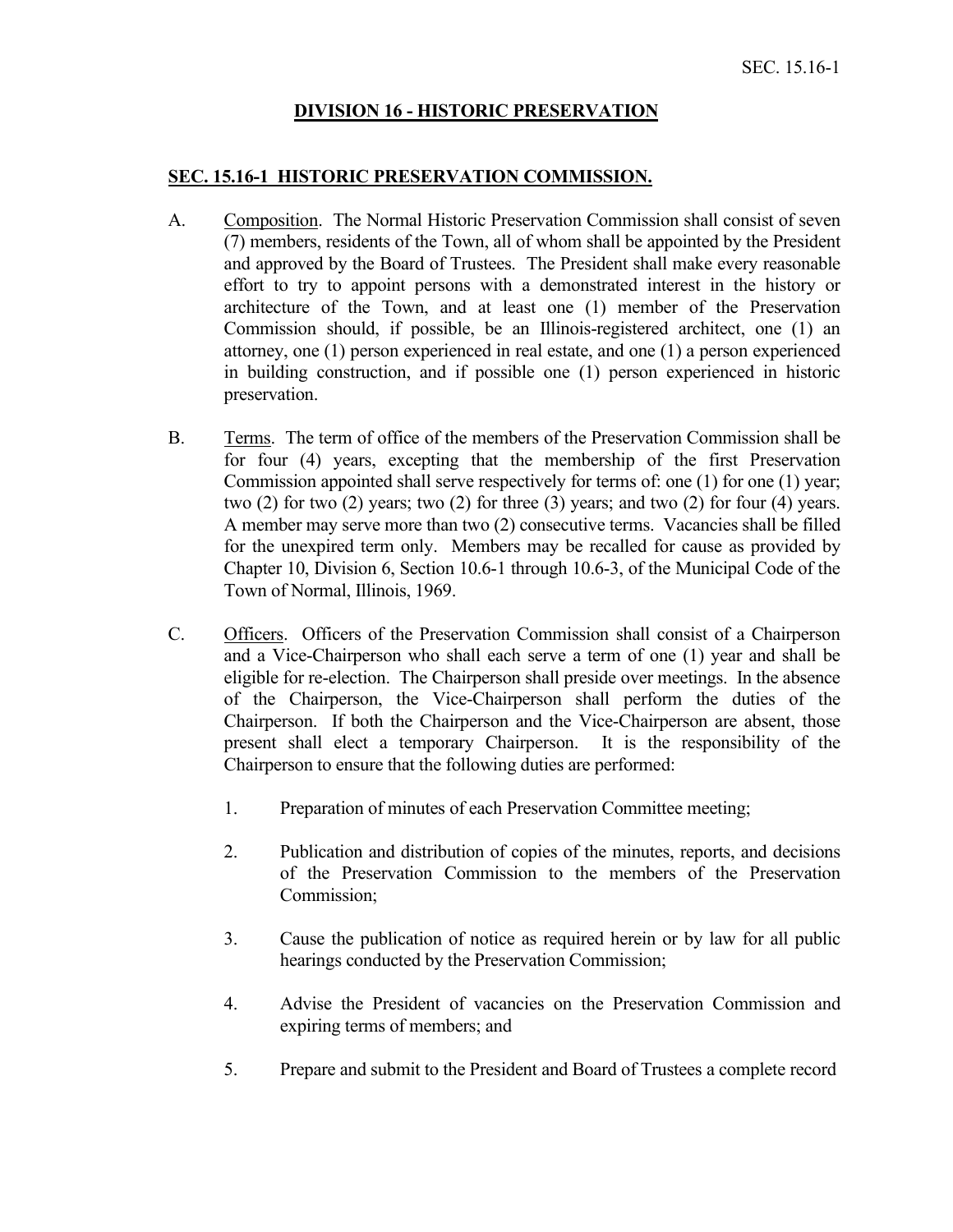of the proceedings before the Preservation Commission on any matter requiring Town Council consideration.

- D. Meetings. A quorum shall consist of a majority of the members. Except otherwise provided, all decisions or actions of the Preservation Commission shall be made by a majority vote of those members present and voting at any meeting where a quorum exists. Meetings shall be held monthly at regularly scheduled times to be established by resolution of the Preservation Commission at the beginning of each calendar year or at any time upon the call of the Chairperson. Meetings of the Commission may be cancelled, postponed or rescheduled by the Chairperson. No member of the Preservation Commission shall vote on any matter that may materially or apparently affect the property, income, or business interest of that member. No action shall be taken by the Preservation Commission that could in any manner deprive or restrict the owner of a property in its use, modification, maintenance, disposition, or demolition until such owner shall first have had the opportunity to be heard at public meeting of the Preservation Commission, as provided herein. The Chairperson, and in his absence the acting Chairperson, may administer oaths and compel the attendance of witnesses. All meetings of the Preservation Commission shall be open to the public. The Preservation Commission shall keep minutes of its proceedings, showing the vote, indicating such fact, and shall keep records of its examinations and other official actions, all of which shall be immediately filed in the office of the Zoning Administrator and shall be public records.
- E. Powers and Duties. The Preservation Commission shall have the following powers and duties:
	- 1. To adopt its own procedural regulations;
	- 2. To conduct an ongoing survey to identify historically and architecturally significant properties, structures, and areas that exemplify the cultural, social, economic, political, or architectural history of the United States of America, the State of Illinois, or the Town;
	- 3. To investigate and recommend to the Planning Commission and to the President and Board of Trustees the adoption of ordinances designating properties or structures having special historic, community, or architectural value as "landmarks."
	- 4. To investigate and recommend to the Planning Commission and to the President and Board of Trustees the adoption of ordinances designating areas as having special historic, community, or architectural value as "historic districts";
	- 5. To keep a register of all properties and structures that have been designated as landmarks or historic districts, including all information required for each designation;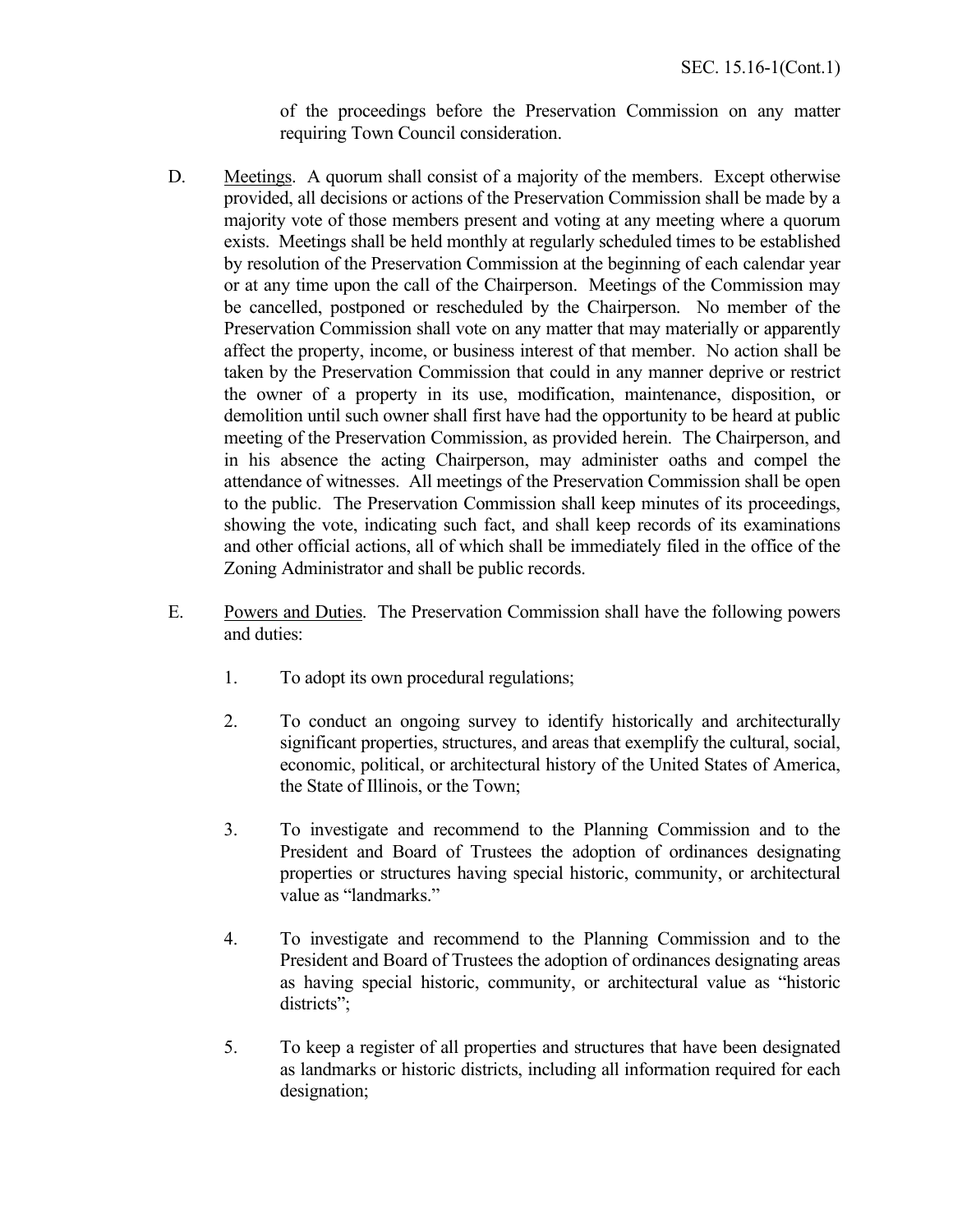- 6. To determine an appropriate system of markers and make recommendations for the design and implementation of specific markings of the streets and routes leading from one landmark or historic district to another;
- 7. To advise and assist owners of landmarks and property or structures within historic districts on physical and financial aspects of preservation, renovation, rehabilitation, and reuse, and on procedures for inclusion on the National Register of Historic Places;
- 8. To nominate landmarks and historic districts to the National Register of Historic Places, and to review and comment on any National Register nominations submitted to the Preservation Commission upon request of the President or Board of Trustees;
- 9. To inform and educate the citizens of the Town concerning the historic and architectural heritage of the Town by publishing appropriate maps, newsletter, brochures, and pamphlets, and by holding programs and seminars; and to develop and/or encourage the development of an organization for persons with an interest in historic preservation to allow for the sharing of information and building material;
- 10. To hold public hearings and to review applications for construction, alteration, removal, or demolition affecting proposed or designated landmarks or structures within historic districts and issue or deny Certificates of Appropriateness for such actions. Applicants may be required to submit plans, drawings, elevations, specifications, and other information as may be necessary to make decisions;
- 11. To consider applications for Certificates of Economic Hardship that would allow the performance of work for which a Certificate of Appropriateness has been denied;
- 12. To develop specific design guidelines for the alteration, construction, or removal of landmarks or property and structures within historic districts;
- 13. To review proposed zoning amendments, applications for special use permits, applications for zoning variances, site plans and P.U.D. amendments and subdivisions, that affect proposed or designated landmarks and historic districts. The Town Clerk shall send applications to the Preservation Commission for comment prior to the date of the hearing by the Planning Commission or the Zoning Board of Appeals;
- 14. To monitor the administration of any property or full or partial interest in real property, including easements, that the Town may have or accept as a gift or otherwise, upon authorization and approval by the Town Council;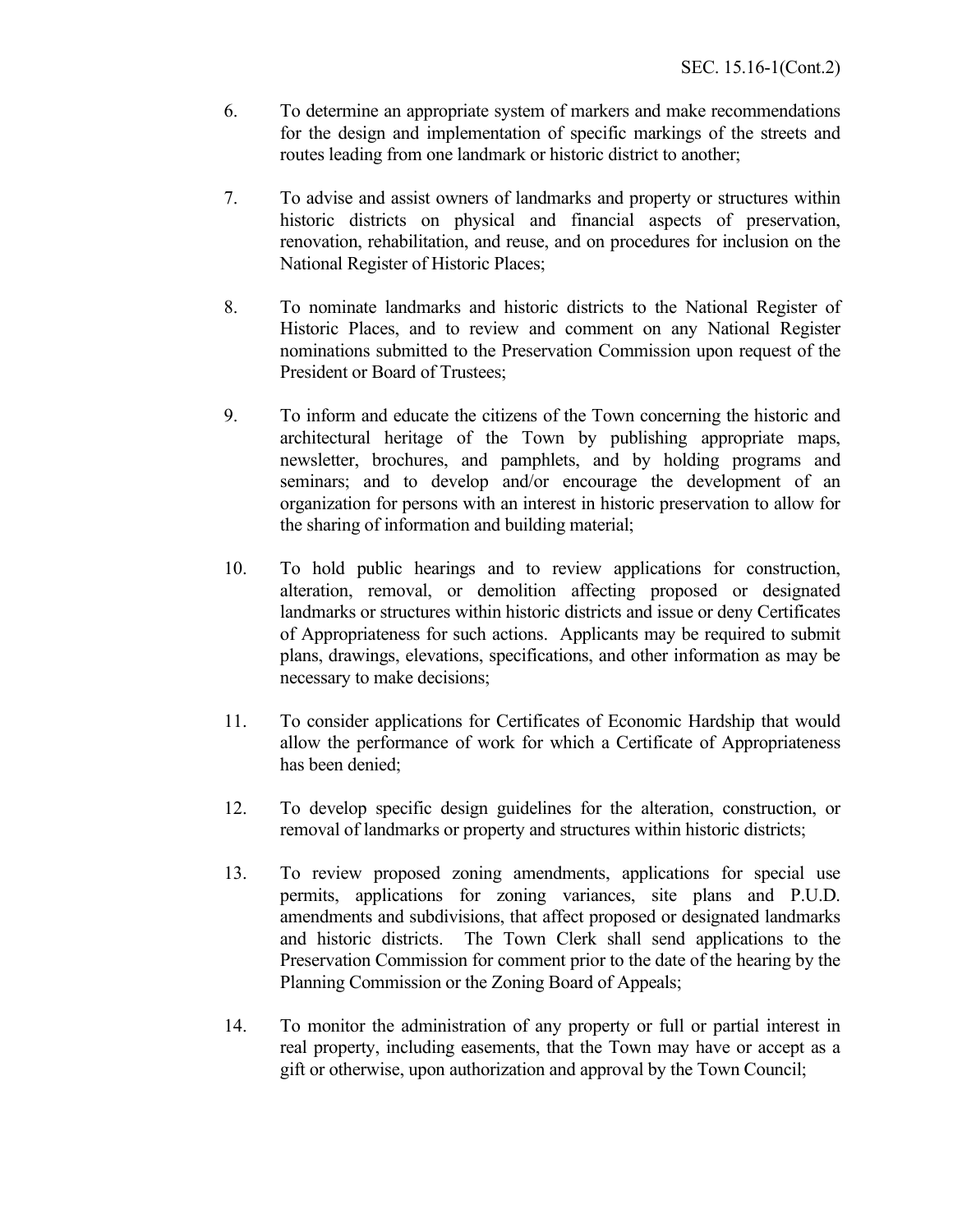- 15. To accept and monitor through the Office of the Director of Finance on behalf of the Town the administration of such gifts, grants, and money as may be appropriate for the purposes of Section 15.6-13(A) of this Code. Such money may be expended for publishing maps and brochures or for hiring staff persons or consultants or performing other appropriate functions for the purpose of carrying out the duties and powers of the Preservation Commission and the purposes of Section 15.6-13(A) of this Code;
- 16. To request from the City Manager that Town staff members as well as other experts be made available for technical advice;
- 17. To retain such specialists or consultants with the permission of the Town Council or to appoint such citizen advisory committees as may be required from time to time;
- 18. To testify before all boards and commissions, including the Planning Commission and the Zoning Board of Appeals, on any matter affecting historically and architecturally significant property, structures, and areas;
- 19. To confer recognition upon the owners of landmarks or property or structures within historic districts by means of certificates, plaques, or markers;
- 20. To develop a preservation component in the Official Comprehensive Plan and to recommend it to the Planning Commission and to the President and Board of Trustees;
- 21. To periodically review the Town Zoning Code and to recommend to the Planning Commission and the President and Board of Trustees any amendments appropriate for the protection and continued use of landmarks or property and structures within historic districts; and
- 22. To undertake any other action or activity necessary or appropriate to the implementation of its powers and duties or to implementation of the purpose of this Code.
- F. Surveys and Research. The Preservation Commission shall, with Council approval and when appropriate, undertake surveys and research efforts in the town to identify neighborhoods, areas, sites, structures, and objects that have historic, community, architectural, or aesthetic importance, interest, or value. As part of the survey, the Preservation Commission shall review and evaluate any prior surveys and studies by any unit of government or private organizations and compile appropriate descriptions, facts, and photographs. The Preservation Commission shall systematically identify potential landmarks and adopt procedures to nominate them in groups based upon the following criteria: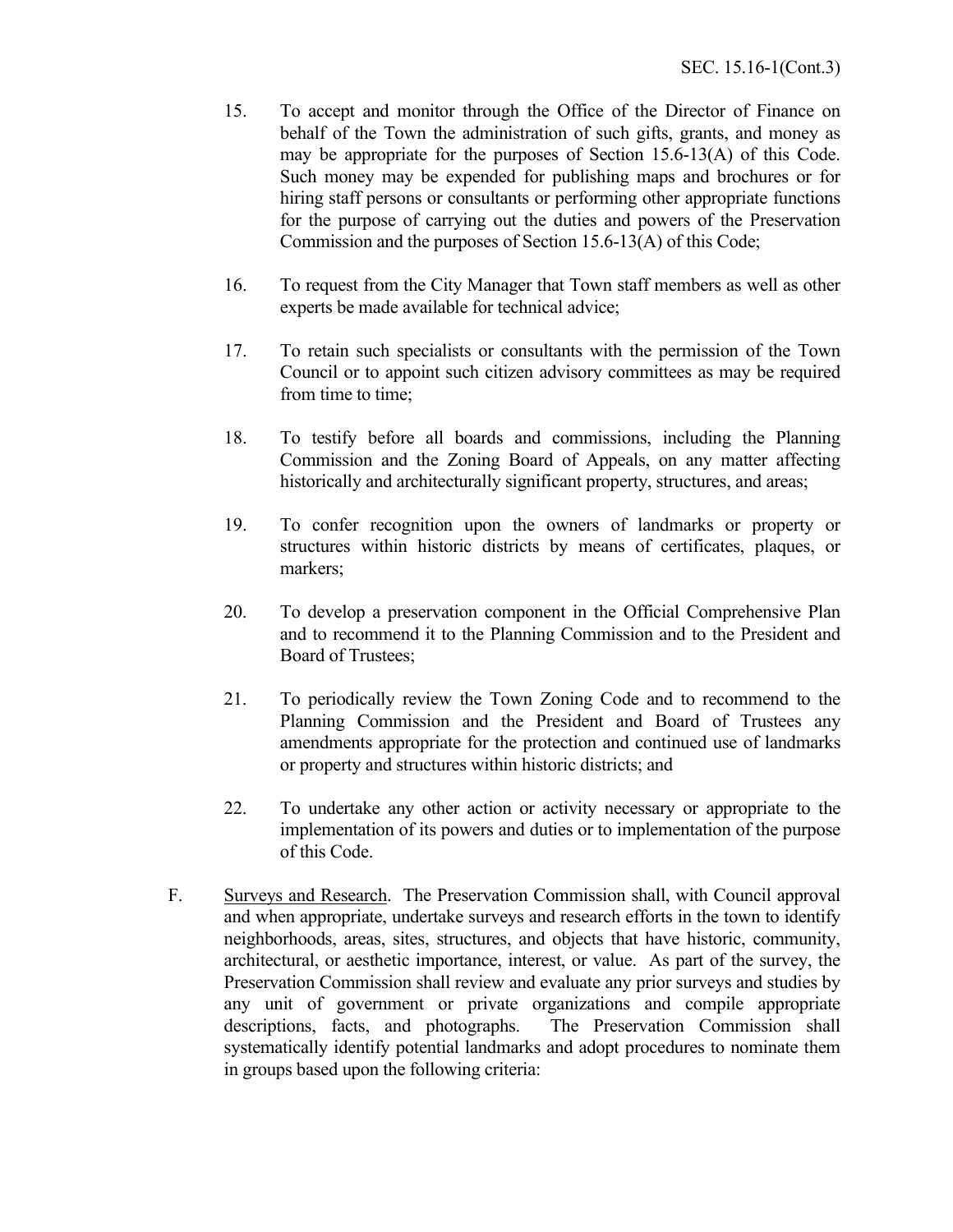- 1. The potential landmarks in one identifiable neighborhood or distinct geographical area of the Town;
- 2. The potential landmarks associated with a particular person, event, or historical period;
- 3. The potential landmarks of a particular architectural style or school, or of a particular architect, engineer, builder, designer, or craftsman;
- 4. Such other criteria as may be adopted by the Preservation Commission to assure systematic survey and nomination of all potential landmarks within the Town.

## **SEC. 15.16-2 NOMINATION PROCESS.**

- A. Nomination of Landmarks. Nominations for landmark designation shall be made to the Historic Preservation Commission on a form prepared by the Commission. Nominations for landmarks can only be made by the property owner of record of the nominated property or structure, the Historic Preservation Commission or the President and Board of Trustees. In the case of a nomination other than by the owner of record of the property nominated, the Town Clerk shall send a notice of the Preservation Commission's meeting on such nomination to the owner of record of such nominated property at least seven (7) days prior to such meeting.
- B. Nomination of Historic District. Nominations for historic district designation shall be made to the Historic Preservation Commission on a form prepared by the Commission. Nominations for historic district designation shall include the physical boundaries of the area to be designated. Any property owner within a proposed historic district, the Historic Preservation Commission or the President and Board of Trustees, can make nominations for historic district. Nominations made by a property owner within a proposed district must be accompanied by signatures of owners of property representing at least twenty percent (20%) of the total lineal street frontage in the proposed district, unless the proposed district includes property owners without any street frontage in the proposed district, in which case nominations made by a property owner within a proposed district must be accompanied by signatures of owners of property representing at least twenty percent (20%) of the total area within the proposed district. The Town Clerk shall send a notice of the Preservation Commission's meeting on such nomination to the owner of record of all properties within the proposed district at least seven (7) days prior to such meeting. (Amended 1/22/02 by Ord. No. 4764)
- C. Criteria for Consideration of Nomination. The Preservation Commission shall, upon such investigation as it deems necessary, make a determination as to whether a nominated property, structures, or area meets one (1) or more of the following criteria: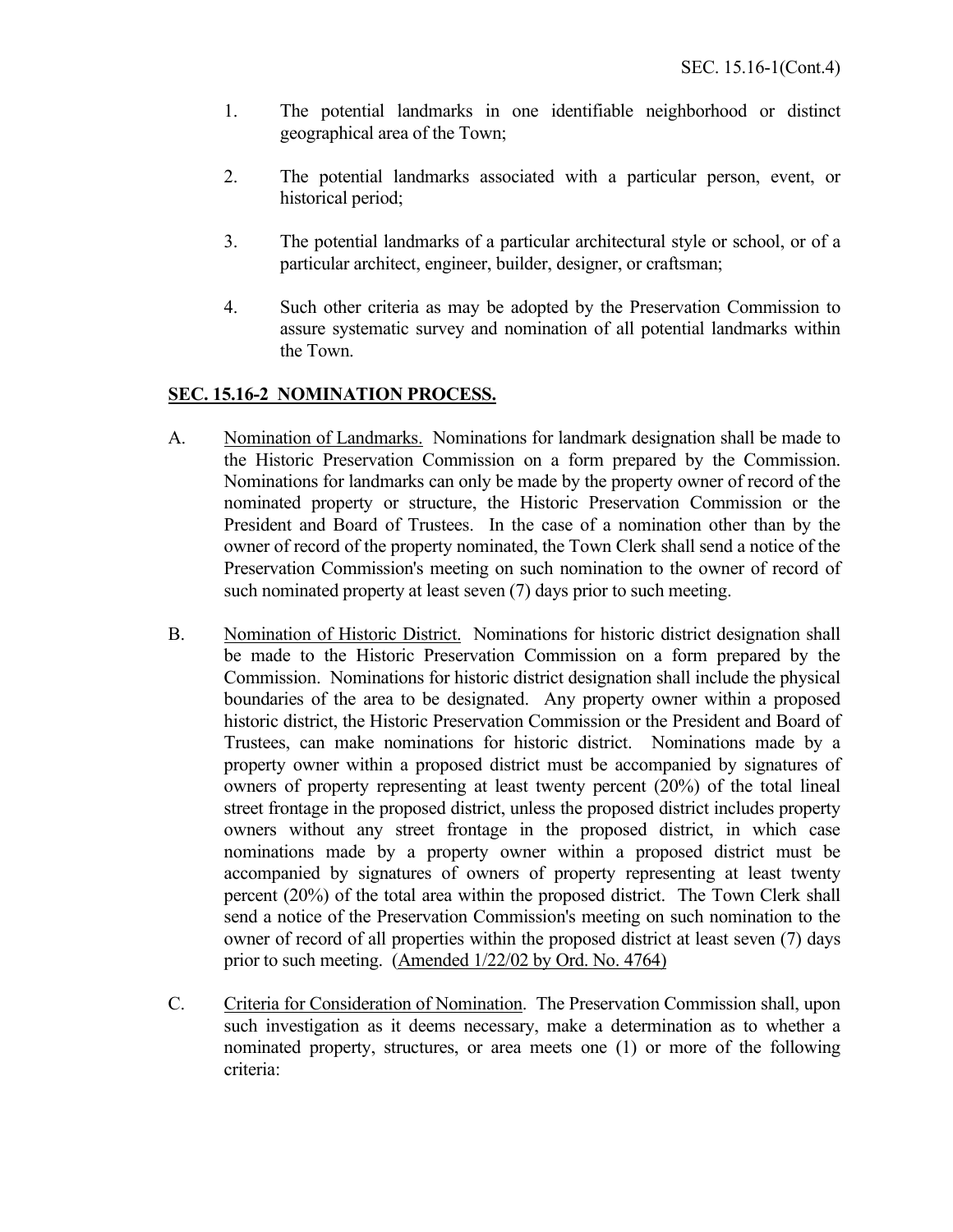- 1. Its character, interest, or value as part of the development, heritage, or cultural characteristics of the Town, County of McLean, State of Illinois or the United States of America (the Nation);
- 2. Its location as a site of a significant local, county, state, or national event;
- 3. Its identification with a person or persons who significantly contributed to the development of the Town, County of McLean, State of Illinois, or the Nation;
- 4. Its embodiment of distinguishing characteristics of an architectural style valuable for the study of a period, type, method of construction, or use of indigenous materials;
- 5. Its identification as the work of a master builder, designer, architect, or landscape architect whose individual work has influenced the development of the Town, County of McLean, State of Illinois, or the Nation;
- 6. Its embodiment of elements of design, detailing, materials, or craftsmanship that render it architecturally significant;
- 7. Its embodiment of design elements that make it structurally or architecturally innovative;
- 8. Its unique location or singular physical characteristics that make it an established or familiar visual feature;
- 9. Its character as a particularly fine or unique example of an utilitarian structure, including, but not limited to farmhouses, gas stations, or other commercial structures, with a high level of integrity or architectural significance; and/or
- 10. Its suitability for preservation or restoration;
- 11. The geographic area which is the subject of the petition has definable boundaries in the form of natural features or existing physical improvements; or a visual sense of history within the proposed boundaries; and the buildings, places or areas within the proposed district, by their inclusion therein, are of sufficient historic significance to be worthy of rehabilitation, restoration and preservation because either:
	- a. The proposed district contains within definable geographic boundaries one or more landmarks along with such other buildings, places or areas, which, while not such historic significance to be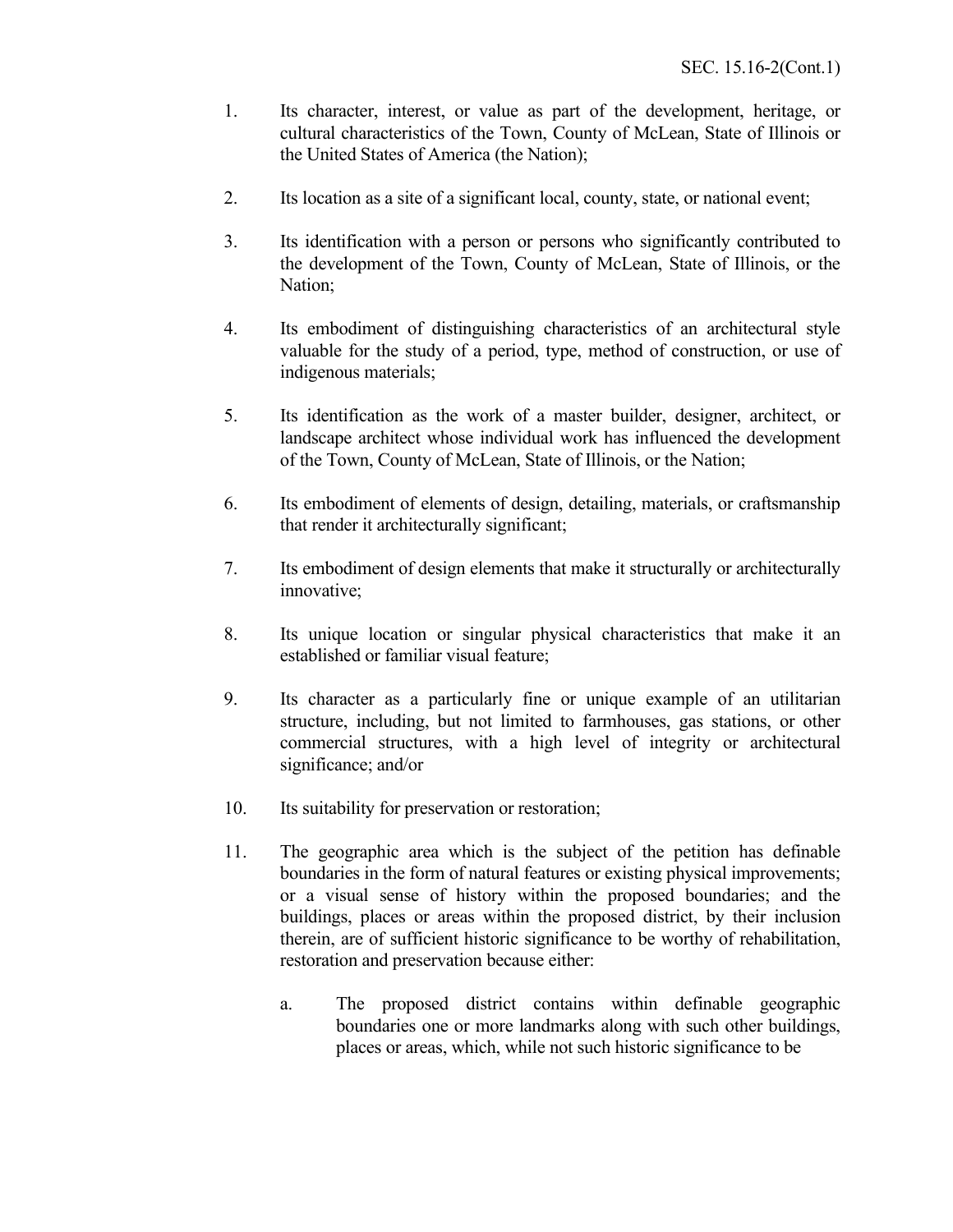designated as landmarks, nevertheless contribute to the overall visual characteristics of the landmark or landmarks located within the district; or

- b. The proposed district contains within definable geographic boundaries such buildings, places or areas which while not such individual significance to be designated as landmarks, nevertheless, as an aggregate, possess historic significance establishing a sense of time and place unique to the Town of Normal.
- D. Report and Recommendation of Preservation Commission. The Preservation Commission shall within forty-five (45) days from receipt of a completed nomination in proper form adopt by resolution, a recommendation that the nominated landmark or historic district does or does not meet the criteria for designation in Paragraph C of this Section 15.16-2. The resolution shall be accompanied by a report to the Planning Commission containing the following information:
	- 1. Explanation of the significance or lack of significance of the nominated landmark or historic district as it relates to the criteria for designation;
	- 2. Explanation of the integrity or lack of integrity of the nominated landmark or historic district;
	- 3. In the case of a nominated landmark found to meet the criteria for designation:
		- a. The significant exterior architectural features of the nominated landmark that should be protected;
		- b. The types of construction, alteration, demolition, and removal, other than those requiring a building or demolition permit, that it should be reviewed for appropriateness pursuant to the provisions of SEC. 15.16-5.
	- 4. In the case of a nominated historic district found to meet the criteria for designation:
		- a. The types of significant exterior architectural features of the structures within the nominated historic district that should be protected;
		- b. The types of alterations and demolitions that should be reviewed for appropriateness pursuant to the provisions of SEC. 15.16-5.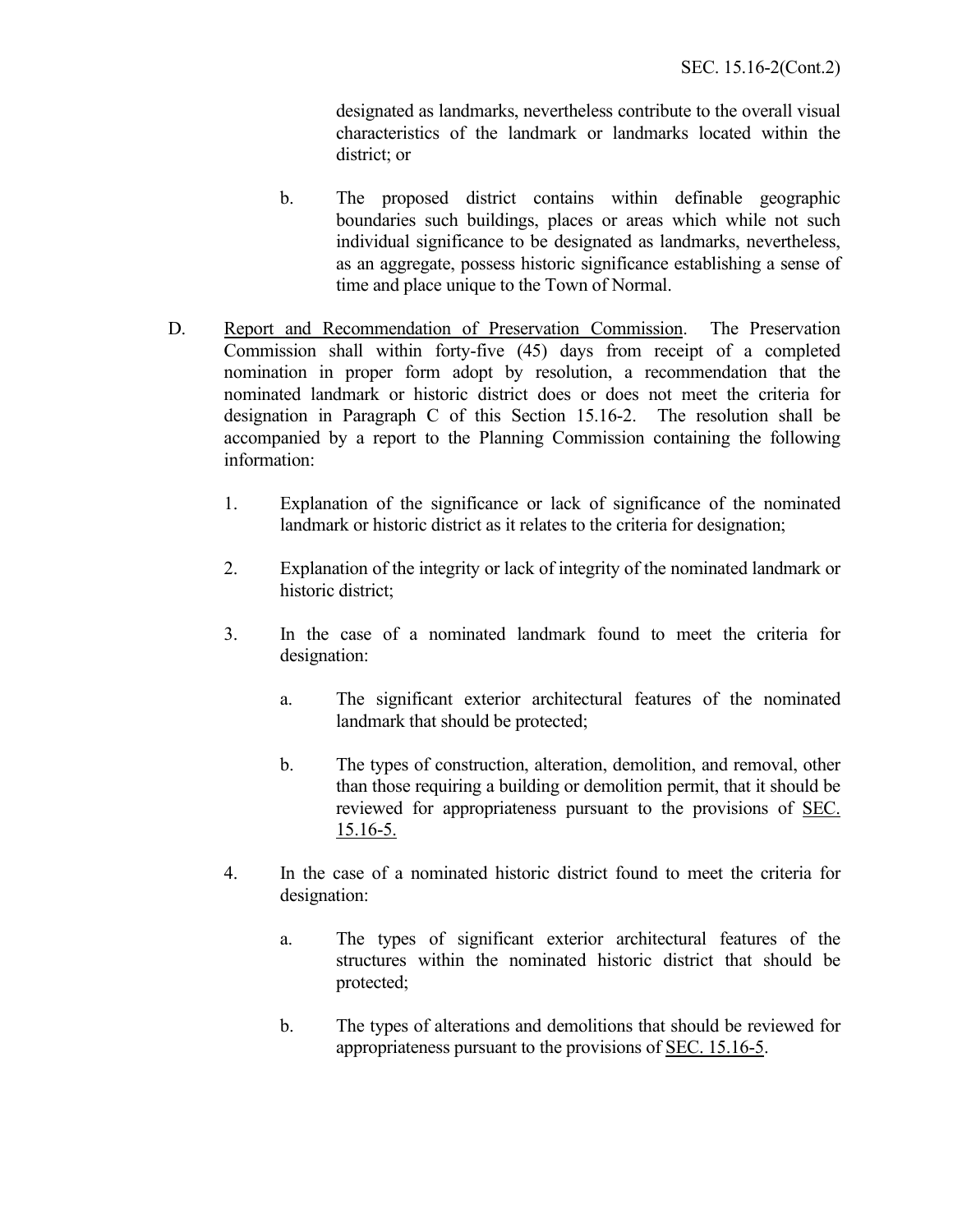- 5. Proposed design guidelines for applying the criteria for review of Certificates of Appropriateness to the nominated landmark or historic district.
- 6. The relationship of the nominated landmark or historic district to the ongoing effort of the Preservation Commission to identify and nominate all potential areas and structures that meeting the criteria for designation.
- 7. Recommendations as to appropriate permitted uses, special uses, height and area regulations, minimum dwelling size, floor area, sign regulations, and parking regulations necessary or appropriate to the preservation of the nominated landmark or historic district.
- 8. A map showing the location of the nominated landmark and the boundaries of the nominated historic district.

The recommendations and report of the Preservation Commission shall be sent to the Planning Commission within seven (7) days following the vote on the resolution and shall be available to the public in the office of the Town Clerk.

- E. Design Guidelines. Design guidelines for applying the criteria for review of Certificates of Appropriateness shall, at a minimum, consider the following architectural criteria for existing structures and new construction:
	- 1. Height. The height of any proposed alteration or construction should be compatible with the style and character of the landmark and with contributing structures in a historic district;
	- 2. Proportions of Windows and Doors. The proportions and relationships between doors and windows on facades visible from the street should be compatible with the architectural style and character of the landmark and with contributing structures within a historic district;
	- 3. Relationship of Building Masses and Spaces. The relationship of a structure within a historic district to the open space between it and adjoining structures should be compatible;
	- 4. Roof Shape. The design of the roof should be compatible with the architectural style and character of the landmark and contributing structures in a historic district;
	- 5. Scale. The scale of the structure after alteration, construction, or partial demolition should be compatible with its architectural style and character and with contributing structures in historic districts;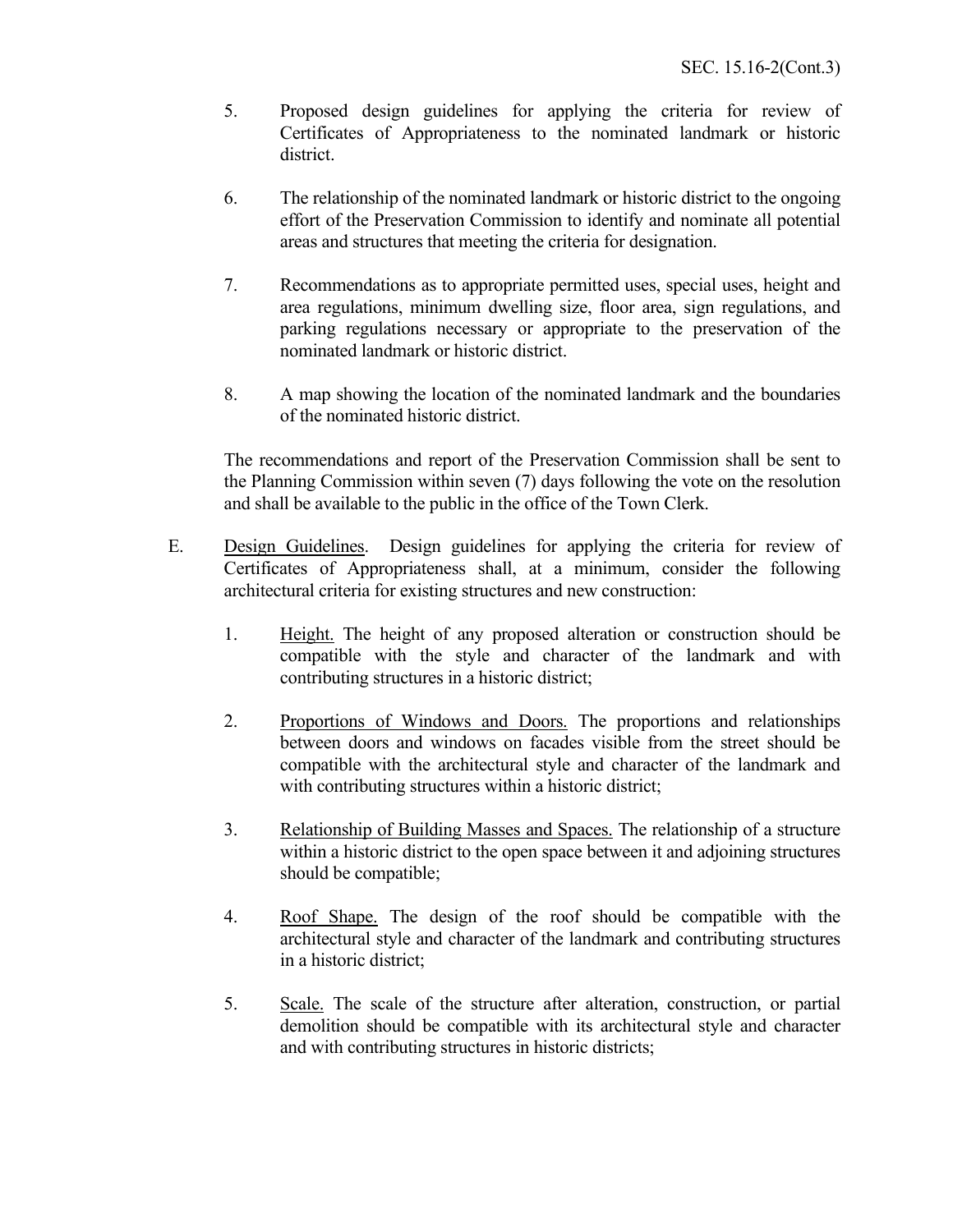- 6. Directional Expression. Facades in historic districts should blend with other structures with regard to directional expression. Structures in a historic district should be compatible with the dominant horizontal or vertical expression of surrounding structures. The directional expression of a landmark after alteration, construction, or partial demolition should be compatible with its original architectural style and character;
- 7. Garages and Driveways. Garages should be situated in a manner compatible with garages located on contributing properties within a district. If attached, the garage should be set back to the rear face of the home.
- 8. Architectural Details. Architectural details including materials, colors (paint or stain color on any surface that has not been previously painted or stained shall comply with design guidelines), and textures should be treated so as to make a landmark compatible with its original architectural style and character and to preserve and enhance the architectural style or character of a landmark or historic district;
	- a. Materials. Approved historic building materials include wood siding, brick, stone, and stucco. The Historic Preservation Commission may approve cement fiberboard siding in dimensions appropriate for the structure and historic district; however, vinyl siding will not be approved. The Commission will review newly developed materials as they become available and are deemed appropriate.
	- b. Trim. Window and door trim must be compatible with the dimensions of the trim found elsewhere on the landmark structure or found on contributing structures within the district. The Historic Preservation Commission may approve newly developed replacement materials, so long as they can be turned, custom cut, and painted.
	- c. Muntins. Window muntins must have appropriate dimensions and depth to be compatible with windows found elsewhere on the landmark or within the historic district. This may require the adherence of muntins to both the exterior and interior of the window, as the Historic Preservation Commission deems appropriate, however, muntins between the glass panes will not be approved.
	- d. Eaves. Eave widths and slopes must be comparable to those found on contributing structures elsewhere in the district and must be compatible with the structure's architectural style.
	- e. Architectural style. Although no particular architectural style is required, new construction must use a consistent style throughout the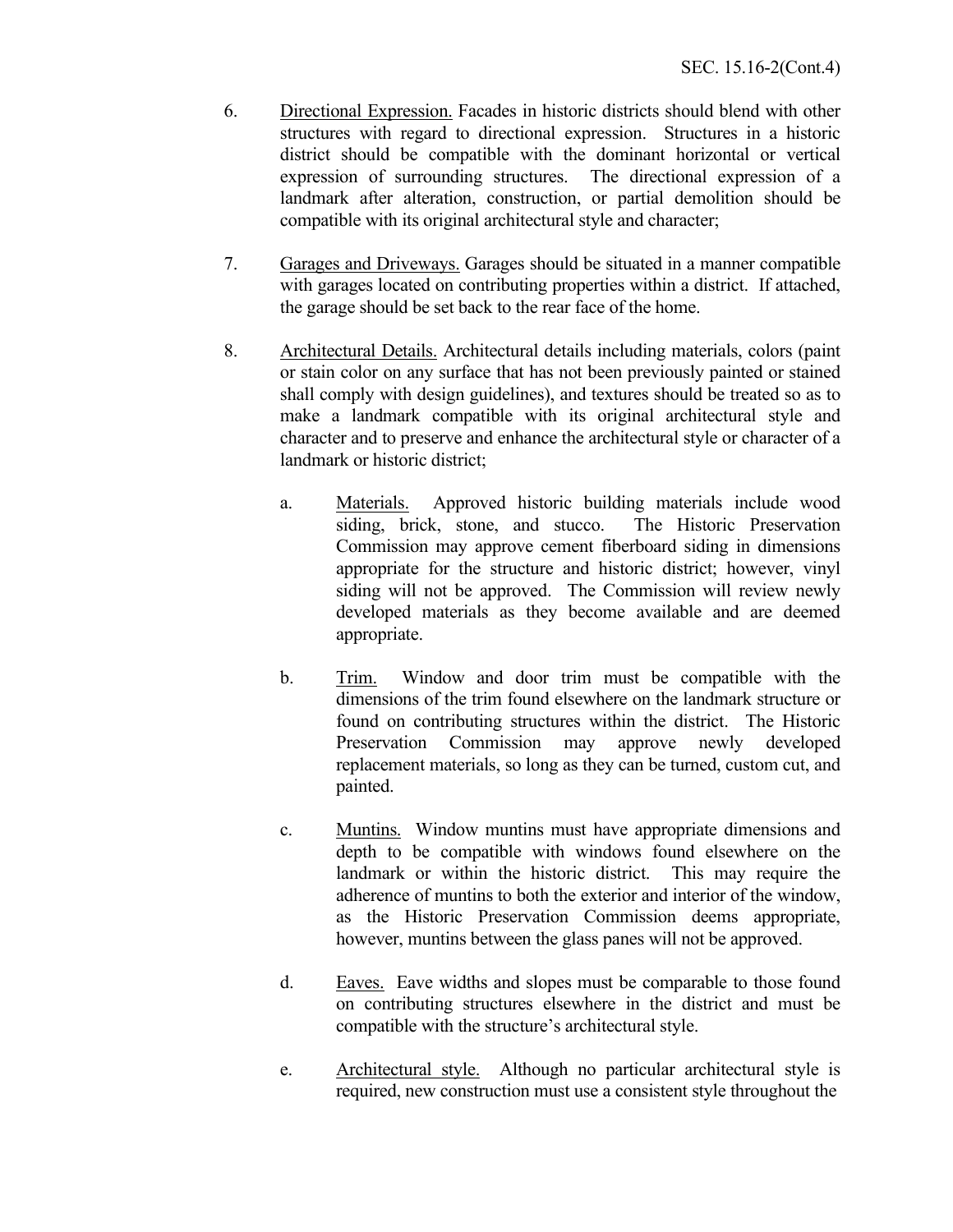structure. The Commission may approve a combination of styles if such combination is supported by the styles of contributing structures elsewhere in the historic district.

- f. Porches. Porches must be designed to match the architectural style of the home.
- g. Shutters. Shutters are allowed if appropriate to the architectural style of the house and must be in correct proportion to the window, even if they are not operable.
- h. Front Door. The front door must be of a style appropriate to the rest of the structure's architecture.
- F. Notification of Nomination. The Planning Commission shall schedule a public hearing on the nomination within thirty (30) days following receipt of a report and recommendation from the Preservation Commission that a nominated landmark or historic district does or does not meet the criteria for designation. Notice shall be published in a newspaper having general circulation in the town at least fifteen (15) days prior to the date of the hearing. The notice shall state the street address and legal description of a nominated landmark and the boundaries of a nominated historic district and the date, time, place and purpose of the public hearing. Notices shall also be sent by regular mail to the owner(s) of record of the nominated landmark or historic district. Courtesy notices may also be provided to property owners or residents residing within 400 feet of a nominated landmark or historic district.
- G. Public Hearing. Oral or written testimony concerning the significance of the nominated landmark or historic district shall be taken at the public hearing from any person concerning the nomination. The Preservation Commission may present expert testimony or present its own evidence regarding the compliance of the nominated landmark or historic district with the criteria for consideration of a nomination set forth in Paragraph C of this SEC. 15.16-2. The hearing shall be closed upon completion of testimony.
- H. Recommendation by Planning Commission. Within thirty (30) days following close of the public hearing, the Planning Commission shall make a recommendation upon the evidence whether the nominated landmark or historic district does or does not meet the criteria for designation. Such a recommendation shall be passed by resolution of the Planning Commission and shall be accompanied by a report stating the findings of the Planning Commission concerning the relationship between the criteria for designation in Paragraph C of this SEC. 15.16-2 and the nominated landmark or historic district and all other information required by SEC. 15.16-2.
- I. Notification of Recommendation. Notice of the recommendation of the Planning Commission, including a copy of the report, shall be sent by regular mail to the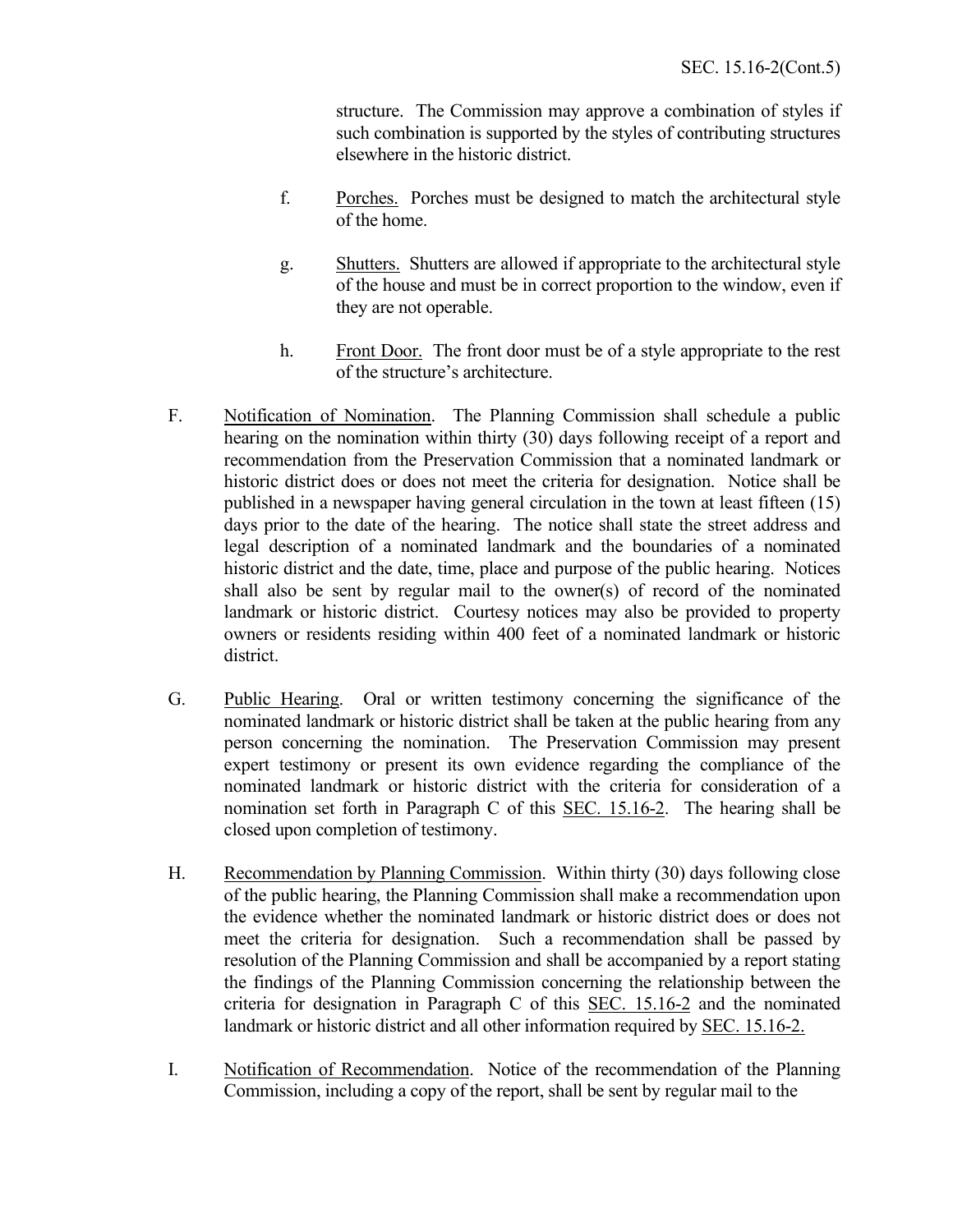owner of record of a nominated landmark and of all owners of record of property within a nominated historic district within seven (7) days following adoption of the recommendation. The recommendation of the Planning Commission shall be forwarded to the President and Board of Trustees for final action.

- J. Action by the President and Board of Trustees.
	- 1. The President and Board of Trustees shall, as an exercise of its legislative discretion, within sixty (60) days after receiving the recommendation of the Planning Commission, either reject the recommendation by formal resolution or designate the landmark or historic district by ordinance.
	- 2. Public Hearing. The Corporate Authority may hold a public hearing before enacting the resolution or ordinance and provide notice and take testimony in the same manner as provided in Paragraphs (F) and (G) of SEC. 15.16-2.
	- 3. Protest. In case a valid written protest is filed with the Town Clerk, the designation ordinance cannot be pursued except upon the favorable vote of two-thirds (2/3) of all members of the Town Council who are eligible to vote. In order to constitute a valid protest it must:
		- a. be signed and acknowledged by the owners of property representing at least twenty percent (20%) of the total lineal street frontage in the proposed district, however, in those cases where the property to be designated includes owners of parcels without any street frontage, then the written protest must be signed and acknowledged by the owners of property representing at least twenty percent (20%) of the total area of property to be designated; and
		- b. unless waived by Council action, the protest must be filed with the Town Clerk at least seven (7) days prior to consideration of the proposed designation by the Town Council. (Entire SEC. 15.16-2(J)(3) Amended by Ord. No. 4764 on 1/22/02)
	- 4. Delay. If an application for a proposed designation is not acted upon finally by the President and Board of Trustees within sixty (60) days of the date upon which such application is received, it shall be deemed to have been denied unless extended by an agreement of the applicant and President and Board of Trustees reflected in the minutes of the Town Council.
	- 5. One Year Bar. No application for a designation which has been denied wholly or in part by the President and Board of Trustees, shall be resubmitted for a period of one (1) year from the date of said order of denial, except on grounds of error in the original proceedings, or change of condition in either case found to be valid by the President and Board of Trustees.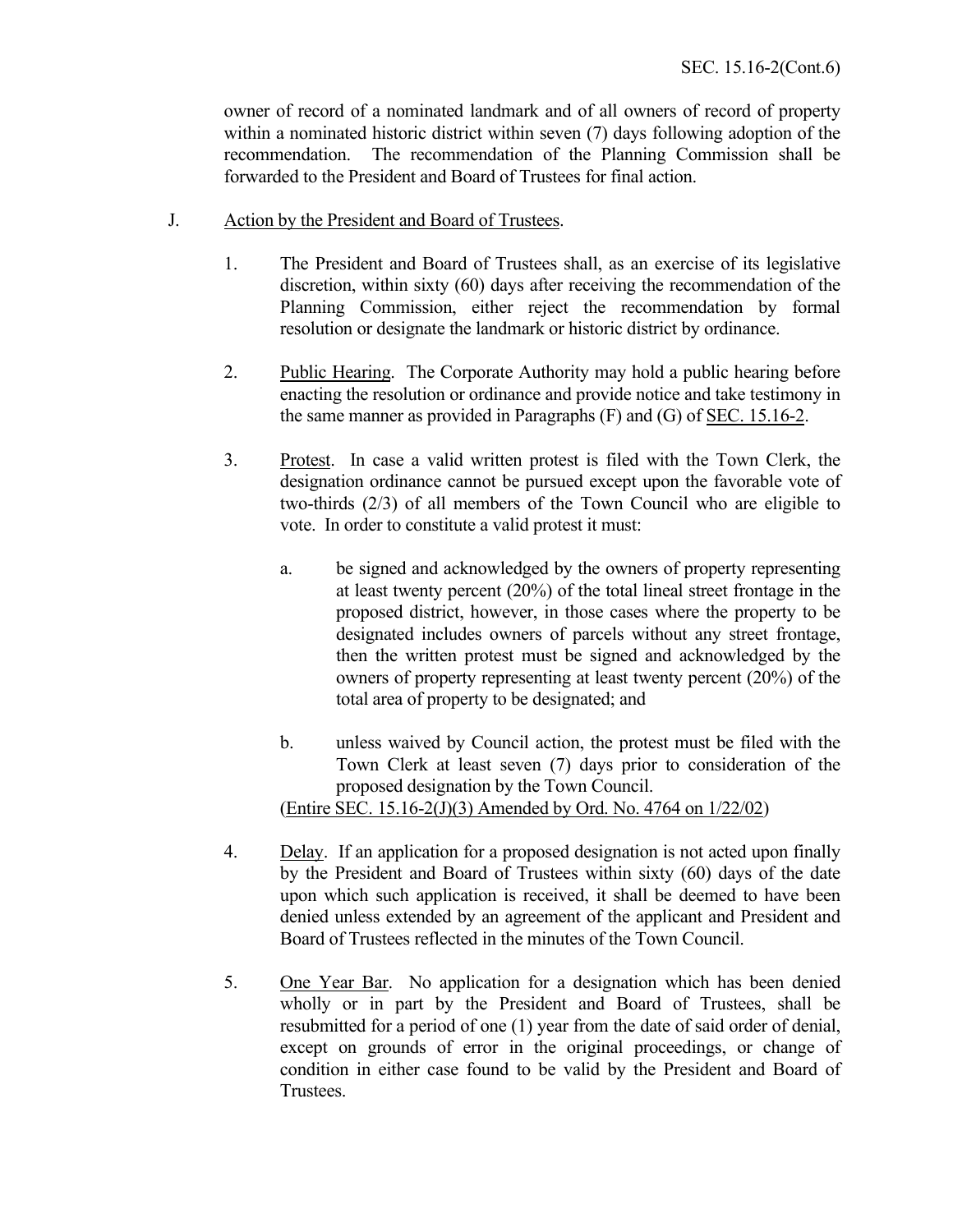- 6. Notice of Decision. The Town Clerk shall provide written notification of the action of the President and Board of Trustees by regular mail to the owner(s) of record of the nominated landmark or all owners of record of property within a nominated historic district. The notice shall include a copy of the designation ordinance or resolution passed by the Town Council and shall be sent within seven (7) days of the Town Council's action. A copy of each designation ordinance shall be sent to the Preservation Commission, the Planning Commission, and the Zoning Administrator. The Town Clerk shall also file with the McLean County Recorder of Deeds a certified copy of the designation ordinance.
- K. The Designation Ordinance. Upon designation, the historic district shall be classified as a "S-3 Historic and Cultural District" juxtaposed over one (1) or more of the other districts established in Division 6 of this Code. The designating ordinance may prescribe the significant exterior architectural features; the types of construction, alteration, demolition, and removal, other than those requiring a building or demolition permit that should be reviewed for appropriateness; the design guidelines for applying the criteria for review of appropriateness; and sign regulations. The official zoning map of the Town shall be amended to show the location of the "S-3 Historic and Cultural District."

## **SEC. 15.16-3 INTERIM CONTROL.**

- A. Moratorium on Demolition Permits. No demolition permit shall be issued by the Building Commissioner for demolition, relocation, or removal of any structure within the Town of Normal unless the Historic Preservation Commission, either meeting as a whole or through executive committee, determines that such structure is not worthy of historic preservation pursuant to the standards set forth in this historic preservation ordinance. The Historic Preservation Committee or its executive committee shall render its decision in writing to the Building Commissioner within thirty (30) days of application for a demolition permit. In the event the Historic Preservation Commission or its executive committee determines that the structure is worthy of historic preservation, the Building Commissioner shall further delay issuance of a demolition permit for an additional thirty (30) day period in order to give the property owner or the Normal Town Council an opportunity to nominate the structure for historic landmark status.
- B. Post Nomination Moratorium. Upon nomination of any structure for landmark status or any property for historic district status, an Interim Control period starts. This period ends when a final decision has been made by the Town Council on the nomination. During this period, no alteration, removal, demolition, or other exterior change shall be made by any person to the structure or property so nominated until final disposition of the nomination by the Town Council unless such alteration, removal, demolition, or exterior change is authorized by formal resolution of the Town Council as necessary for public health, welfare, or safety. This applies only to changes that would ordinarily require a Certificate of Appropriateness, as if the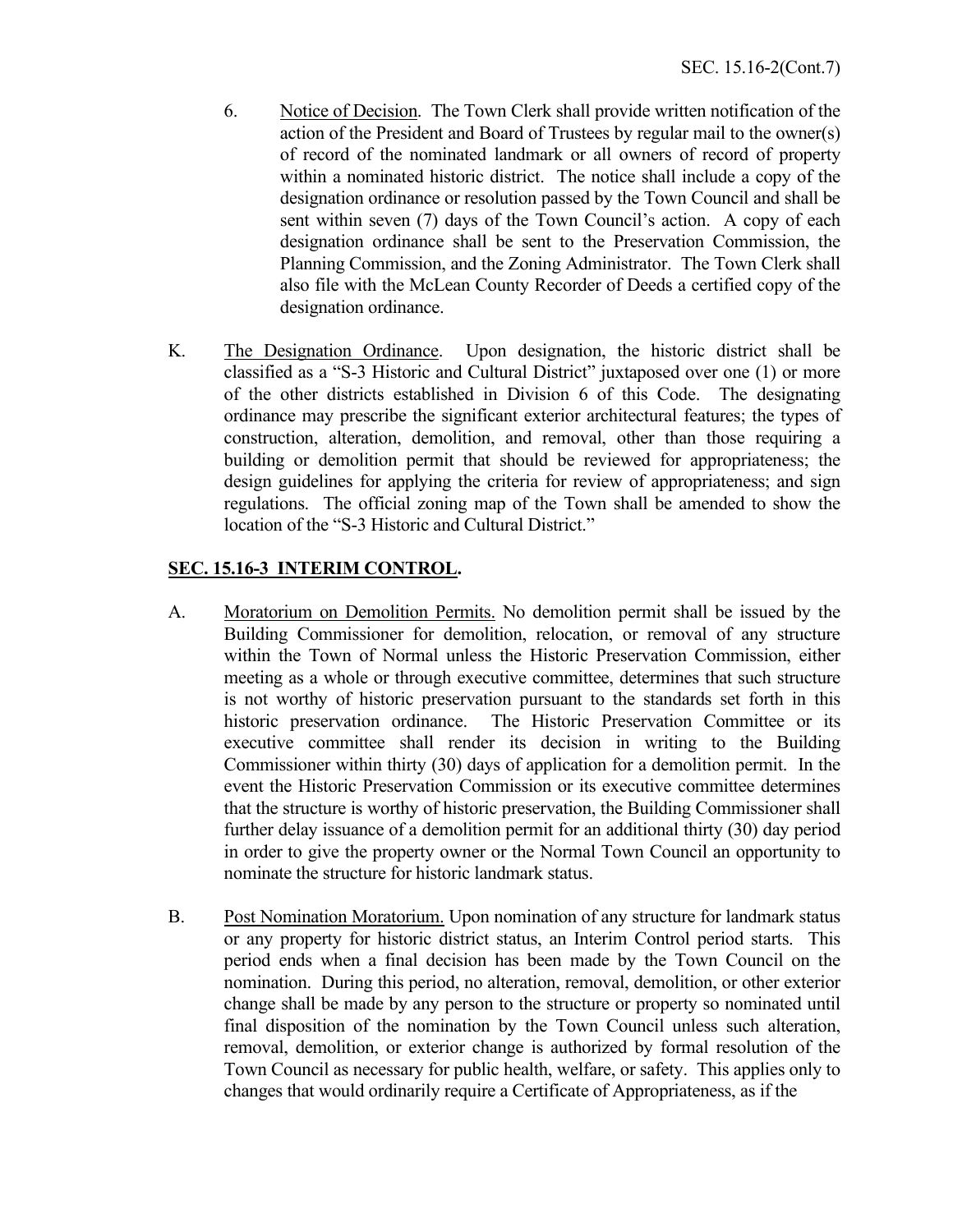Historic Preservation Commission and Town Council already approved the proposed landmark or historic district designation. In no event shall the delay be for more than one hundred eighty (180) days.

**SEC. 15.16-4 AMENDMENT AND RESCISSION OF DESIGNATION.** Designation may be amended or rescinded upon petition to the Preservation Commission and compliance with the same procedure and according to the same criteria set forth herein for designation.

### **SEC. 15.16-5 CERTIFICATE OF APPROPRIATENESS.**

- A. Certificate of Appropriateness. A Certificate of Appropriateness shall be required before the following actions affecting the exterior architectural appearance of any landmark or property within a historic district may be undertaken.
	- 1. Any exterior construction, alteration, or removal requiring a building permit from the Town.
	- 2. Any demolition in whole or in part requiring a permit from the Town.
	- 3. Any exterior construction, alteration, demolition, or removal affecting a significant exterior architectural feature as specified in the ordinance designating the landmark or historic district.
	- 4. Any painting or staining of a previously unpainted or unstained surface.
	- 5. The construction, removal, or placement on any lot of any structure or fixture not requiring a building permit which is readily visible from a public street including, but not limited to, fences, walls, gazebos, and sheds.

### Exceptions:

- 1. The following fixture(s) will not require a Certificate of Appropriateness: gazing balls, statuary, bird baths, dog houses, dog runs, rabbit hutches, basketball goals, swing sets, playground equipment, forts, tree houses, landscaping and landscape structures, pools, clothes lines, poles, satellite dishes, antennas, and fired cooking pits.
- 2. Projects not visible from a public right-of-way.
- B. Applications for Certificates of Appropriateness. Every application for a demolition or a building permit, including the accompanying plans and specifications, affecting the exterior architectural appearance of a designated landmark or of a property within a designated historic district shall be forwarded by the Building Commissioner to the Preservation Commission within seven (7) days following the receipt of the application by the Building Commissioner. The Building Commissioner shall not issue the building or demolition permit until the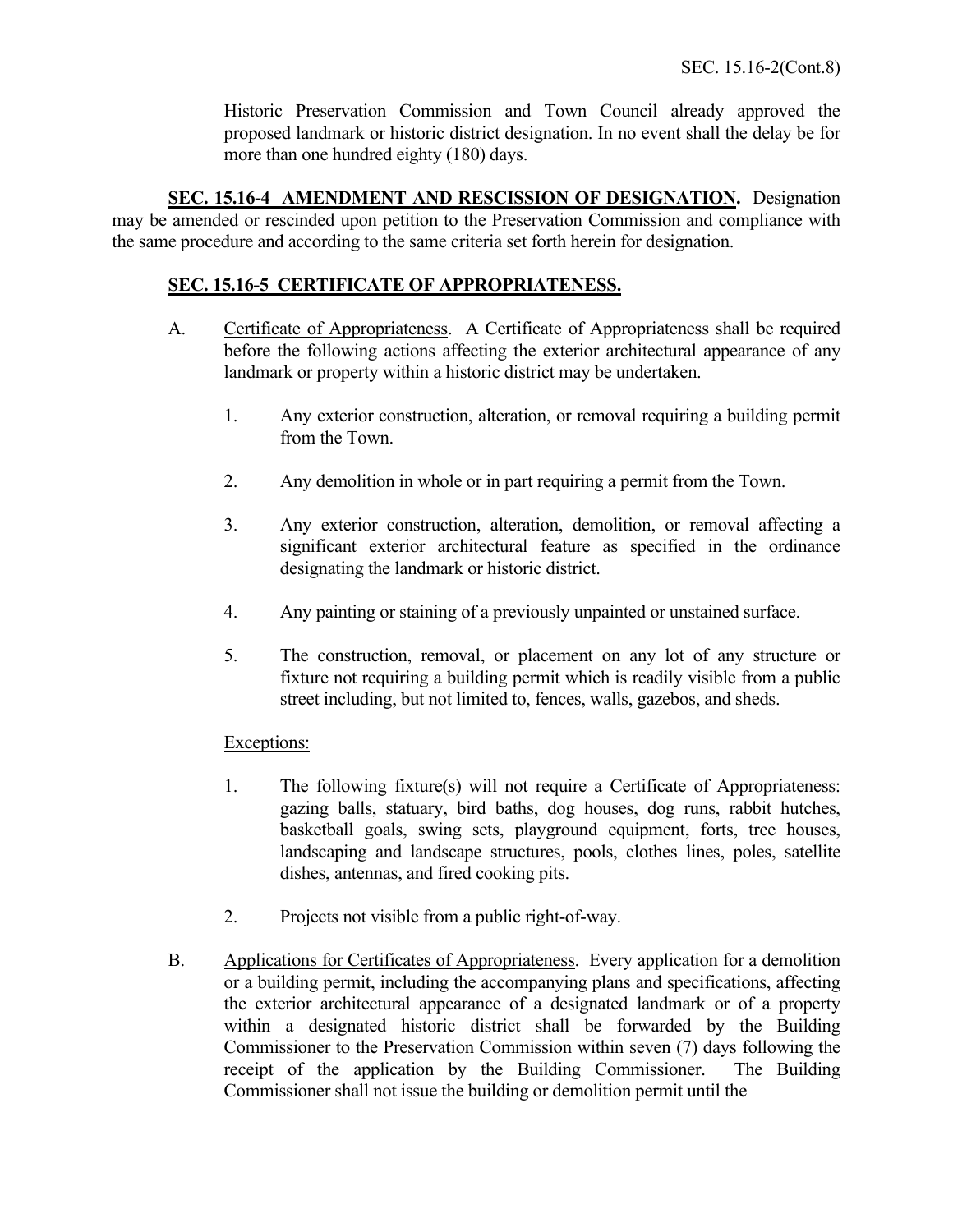Preservation Commission has issued a Certificate of Appropriateness. A preapplication meeting with Town Staff is required for applicants proposing new construction in a historic district. Any applicant may request a meeting with the Preservation Commission before the Building Commissioner sends the application to the Preservation Commission or during the review of the application. Application for review of construction, alteration, demolition, or removal not requiring a building permit for which a Certificate of Appropriateness is required shall be made on a form prepared by the Preservation Commission and available at the office of the Building Commissioner. The Preservation Commission shall consider the completed application at its next regular meeting.

- C. Expedited Review Process. The Chairman or his/her designee may upon the concurrence of the Town Building Commissioner and the Town Planner (or their designees) issue a Certificate of Appropriateness without submitting the matter to the full Commission in the following circumstances:
	- 1. The application pertains to a non-contributing structure;
	- 2. The application pertains to replacement of materials with like materials and no other changes are proposed; or
	- 3. Submission to the full Commission would result in unnecessary delay and create an unreasonable hardship on the applicant.
- D. Determination by Preservation Commission. The Preservation Commission shall review the application for a building or demolition permit or for a Certificate of Appropriateness and issue or deny the Certificate of Appropriateness within thirty (30) days of receipt of the application. Written notice of the approval or denial of the application for a Certificate of Appropriateness shall be provided the applicant and the Building Commissioner within seven (7) days following the determination and shall be accompanied by a Certificate of Appropriateness in the case of an approval. Unless otherwise specified by the Commission, any order or the decision of the Commission authorizing a certificate of appropriateness will expire if the applicant fails to obtain a building permit within one year from the date of the decision.
- E. Denial of a Certificate of Appropriateness. A statement of the reasons shall accompany a denial of a Certificate of Appropriateness. The Preservation Commission shall make recommendations to the applicant concerning changes, if any, in the proposed action that would cause the Preservation Commission to reconsider its denial and shall confer with the applicant and attempt to resolve as quickly as possible the differences between the owner and the Preservation Commission. The applicant may resubmit an amended application or reapply for a building or demolition permit that takes into consideration the recommendations of the Preservation Commission.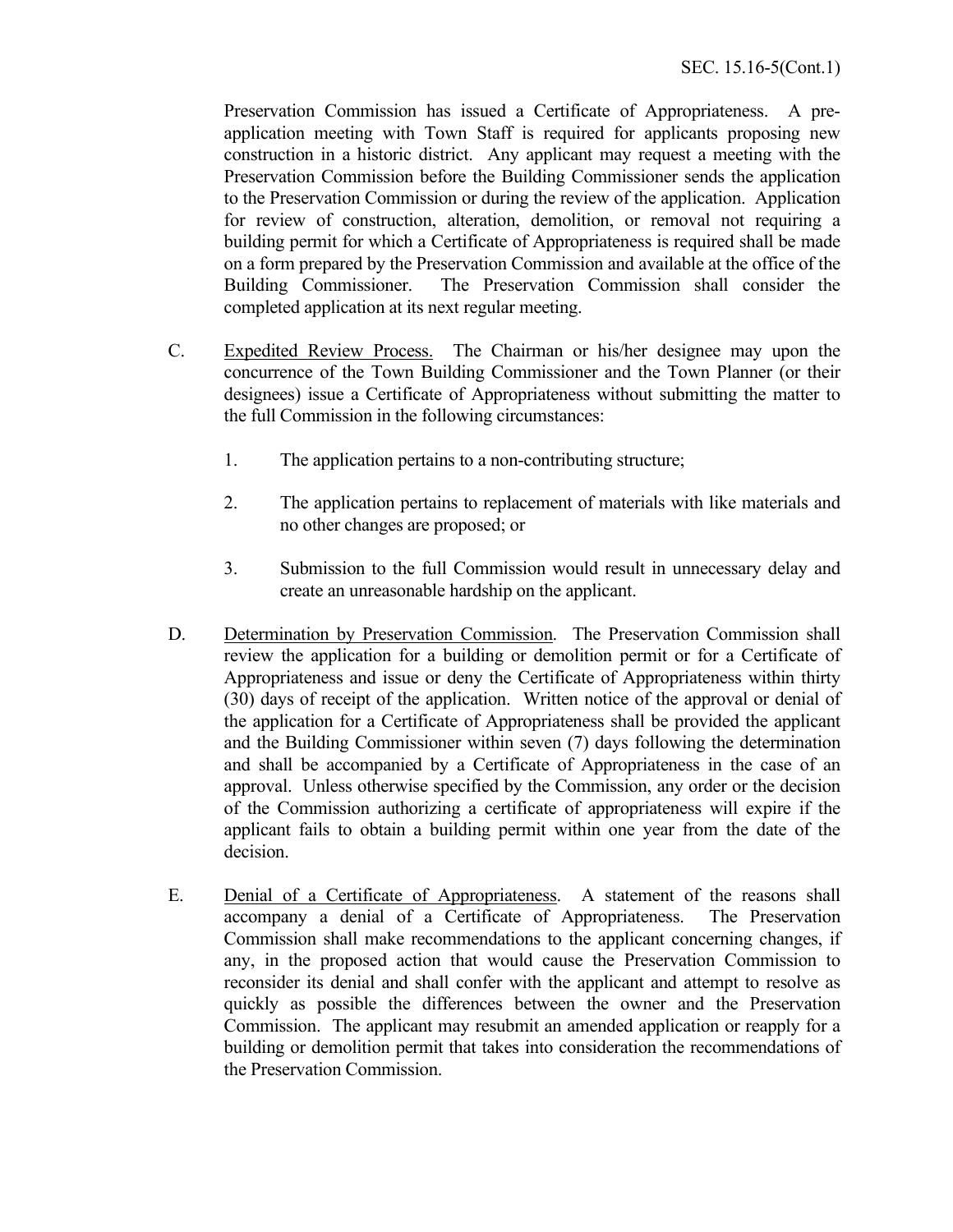- F. Standards for Review. In considering an application for a building or demolition permit or for a Certificate of Appropriateness, the Preservation Commission shall be guided by the following general standards in addition to any design guidelines in the ordinance designating the landmark or historic district.
	- 1. Every reasonable and practical effort shall be made to provide a compatible use for a property that requires minimal alteration of the building, structure, or site and its environment, or to use a property for its originally intended purpose.
	- 2. The distinguishing original qualities or character of a building, structure, or site and its environment shall not be destroyed. The removal or alteration of any historic material or distinctive architectural feature should be avoided when possible and reasonable.
	- 3. All buildings, structures, and sites shall be recognized as products of their own time. Alterations that have no historical basis and that seek to create an earlier appearance shall be discouraged.
	- 4. Changes that may have taken place in the course of time are evidence of the history and development of a building, structure, or site and its environment. These changes may have acquired significance in their own right, and this significance shall be recognized and respected.
	- 5. Distinctive stylistic features or examples of skilled craftsmanship that characterize a building, structure, or site shall be treated with sensitivity.
	- 6. Deteriorated architectural features shall be repaired rather than replaced, wherever possible. In the event replacement is necessary, the new material should match the material being replaced in composition, design, color (paint or stain, on any surface that has not been previously painted or stained shall comply with Standards for Review), texture, and other visual qualities. Repair or replacement of missing architectural features should be based on accurate duplication of features, substantiated by historic, physical, or pictorial evidence, rather than on conjectural designs or the availability of different architectural elements from other buildings or structures.
	- 7. The surface cleaning of structures shall be undertaken with the gentlest means possible. Sandblasting and other cleaning methods that will damage the historic building materials shall not be undertaken.
	- 8. Every reasonable effort shall be made to protect and preserve archaeological resources affected by, or adjacent to, any project.
	- 9. Contemporary design for alterations and additions to existing properties shall not be discouraged when such alterations and additions do not destroy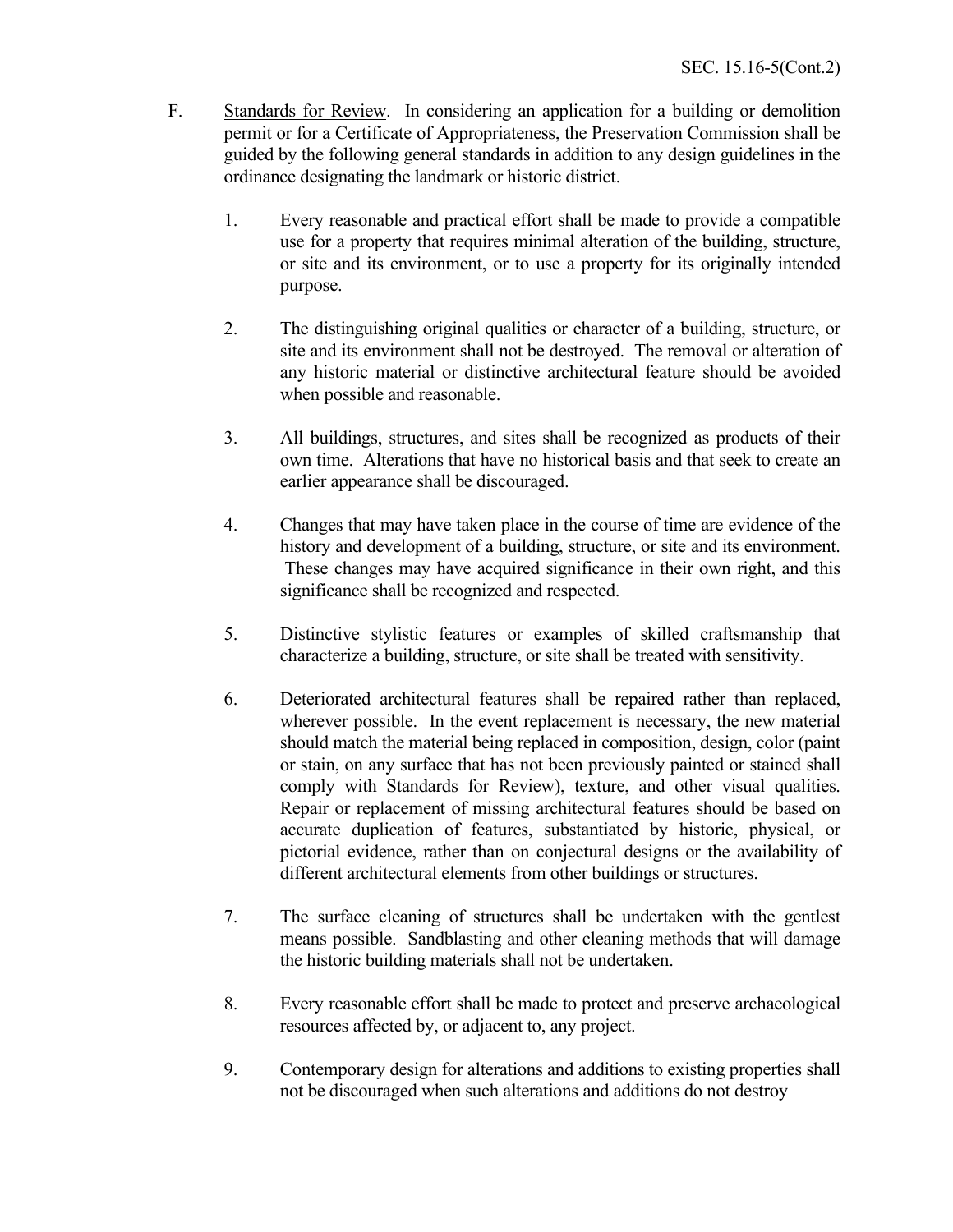significant historical, architectural, or cultural material, and such design is compatible with the size, scale, color, material, and character of the property, neighborhood, or environment.

- 10. The relocation of a landmark shall be considered only if the Commission determines that such action represents the only reasonable means by which the landmark will be preserved.
- 11. Building improvements, including additions, and interior modernization are encouraged provided that they are compatible with and do not significantly alter the style and character of the original architecture of the landmark or the historic district;

# **SEC. 15.16-6 CERTIFICATE OF ECONOMIC HARDSHIP.**

A. Certificate of Economic Hardship. Application for a Certificate of Economic Hardship shall be made on a form prepared by the Preservation Commission. The applicant shall have the burden to show by a preponderance of the evidence that denial of the certificate shall deprive the owner of reasonable use or a reasonable return on the property. Any financial information submitted by the applicant shall be considered confidential and shall not be subject to public disclosure except upon consent of the applicant and except if any appeal is taken of the determination by the Preservation Commission on a Certificate of Economic Hardship. The information shall be reviewed only by the City Manager or his/her designee and upon his/her determination make a recommendation to the Commission.

The applicant for a Certificate of Economic Hardship may make submissions concerning any or all of the following information in order to assist the Commission in making a determination on the application.

- 1. Estimate of the cost of the proposed construction, alteration, demolition, or removal and an estimate of any additional cost that would be incurred to comply with the recommendations of the Preservation Commission for changes necessary for the issuance of a Certificate of Appropriateness.
- 2. A report from a licensed engineer or architect with experience in rehabilitation as to the structural soundness of any structures on the property and their suitability for rehabilitation.
- 3. Estimated market value of the property in its current condition; after completion of the proposed construction, alteration, demolition, or removal; after any changes recommended by the Preservation Commission; and, in the case of a proposed demolition, after renovation of the existing property for continued use.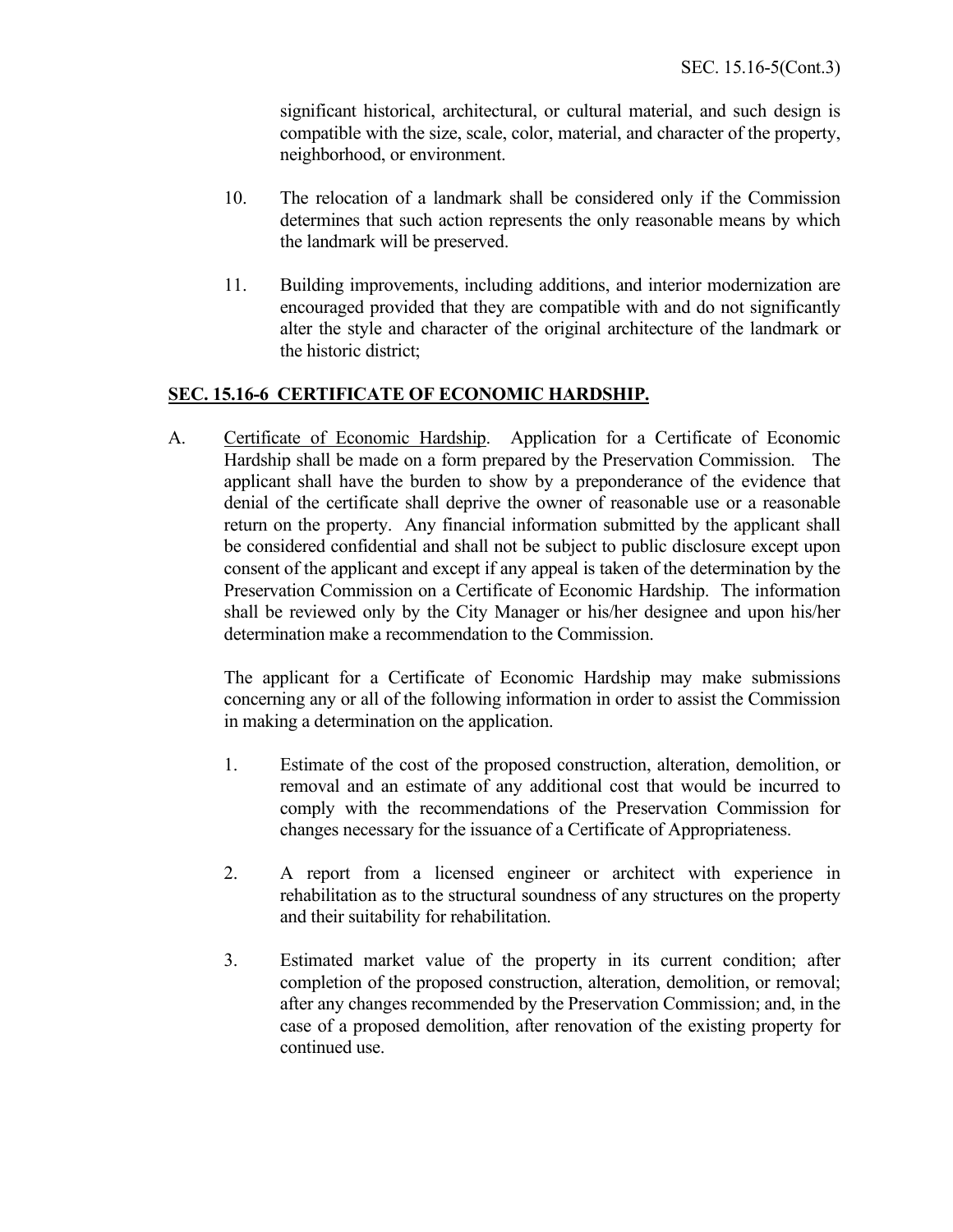- 4. In the case of a proposed demolition, an estimate from an architect, developer, real estate consultant, appraiser, or other real estate professional experienced in rehabilitation as to the economic feasibility of rehabilitation or reuse of the existing structure on the property.
- 5. Amount paid for the property, the date of purchase, and the party from whom purchased, including a description of the relationship, if any, between the owner of record or applicant and the person from whom the property was purchased, and any terms of financing between the seller and buyer.
- 6. If the property is income-producing, the annual gross income from the property for the previous two (2) years; itemized operating and maintenance expenses for the previous two (2) years; and depreciation deduction and annual cash flow before and after debt service, if any, during the same period.
- 7. Remaining balance on any mortgage or other financing secured by the property and annual debt service, if any, for the previous two (2) years.
- 8. All appraisals obtained within the previous two (2) years by the owner or applicant in connection with the purchase, financing, or ownership of the property.
- 9. Any listing of the property for sale or rent, price asked and offers received, if any, within the previous two (2) years.
- 10. Assessed value of the property according to the two (2) most recent assessments.
- 11. Real estate taxes for the previous two (2) years.
- 12. Form of ownership or operation of the property, whether sole proprietorship, for-profit or not-for-profit corporation, limited partnership, joint venture, or other.
- 13. Any other information, including the income tax bracket of the owner, applicant, or principal investors in the property in order to assist the Preservation Commission in making a determination as to whether the property does yield or may yield a reasonable return to the owners.
- B. Determination of Economic Hardship. The Preservation Commission shall review all the evidence and information submitted by an applicant for a Certificate of Economic Hardship and make a determination within forty-five (45) days of receipt of the application whether the denial of a Certificate of Appropriateness has deprived, or will deprive, the owner of the property of reasonable use of, or a